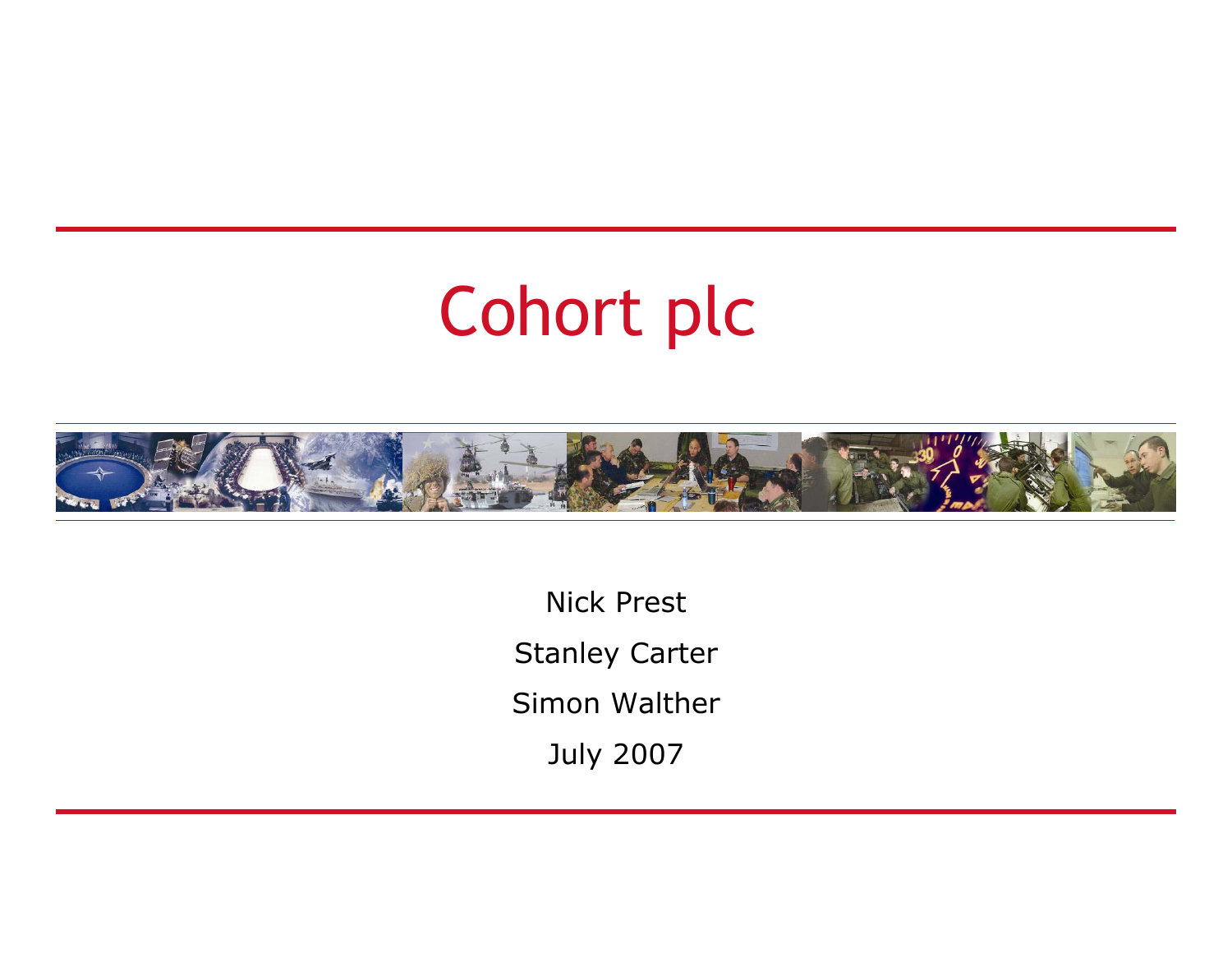#### Cohort plc – Who are we?



- •Provides independent defence technical services
- •Complementary businesses with a strong record of performance
- •Flexible and cost-effective, world-class expertise
- •A financially stable and growing group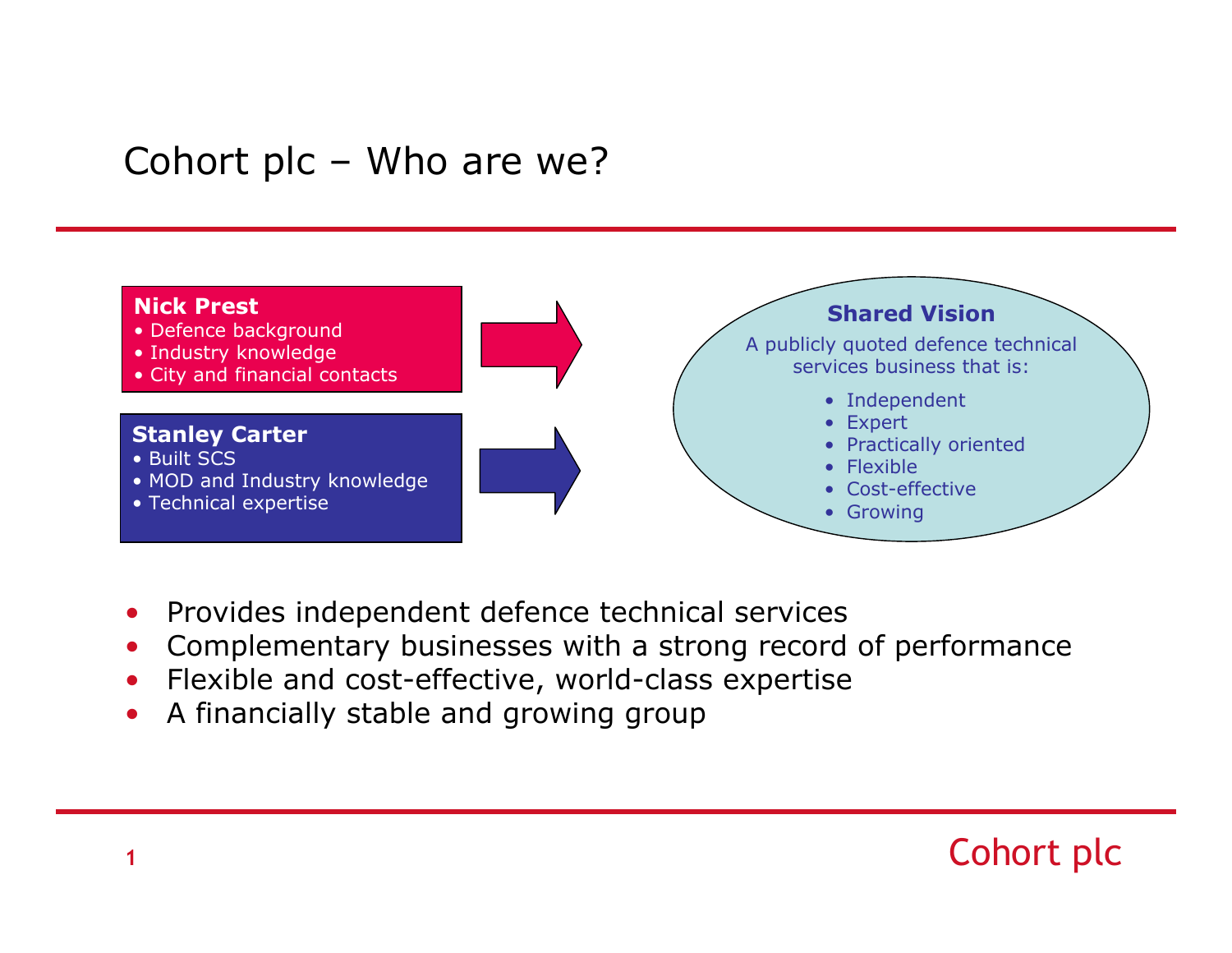#### Cohort plc - Company Overview

- •Jan 06: plc established
- •Feb 06: acquired SCS (est. 1992)
- •Mar 06: admitted to AIM
- •Aug 06: acquisition of MASS (est. 1983)
- • Apr 07: First full year results in line with expectations

#### Statistics snapshot:

- •Annual sales c£40m
- •Market capitalisation c£55m

#### Growth strategy:

• To organically grow existing operations while actively seeking both 'complementary' and also 'bolt-on' acquisitions for SCS and MASS.



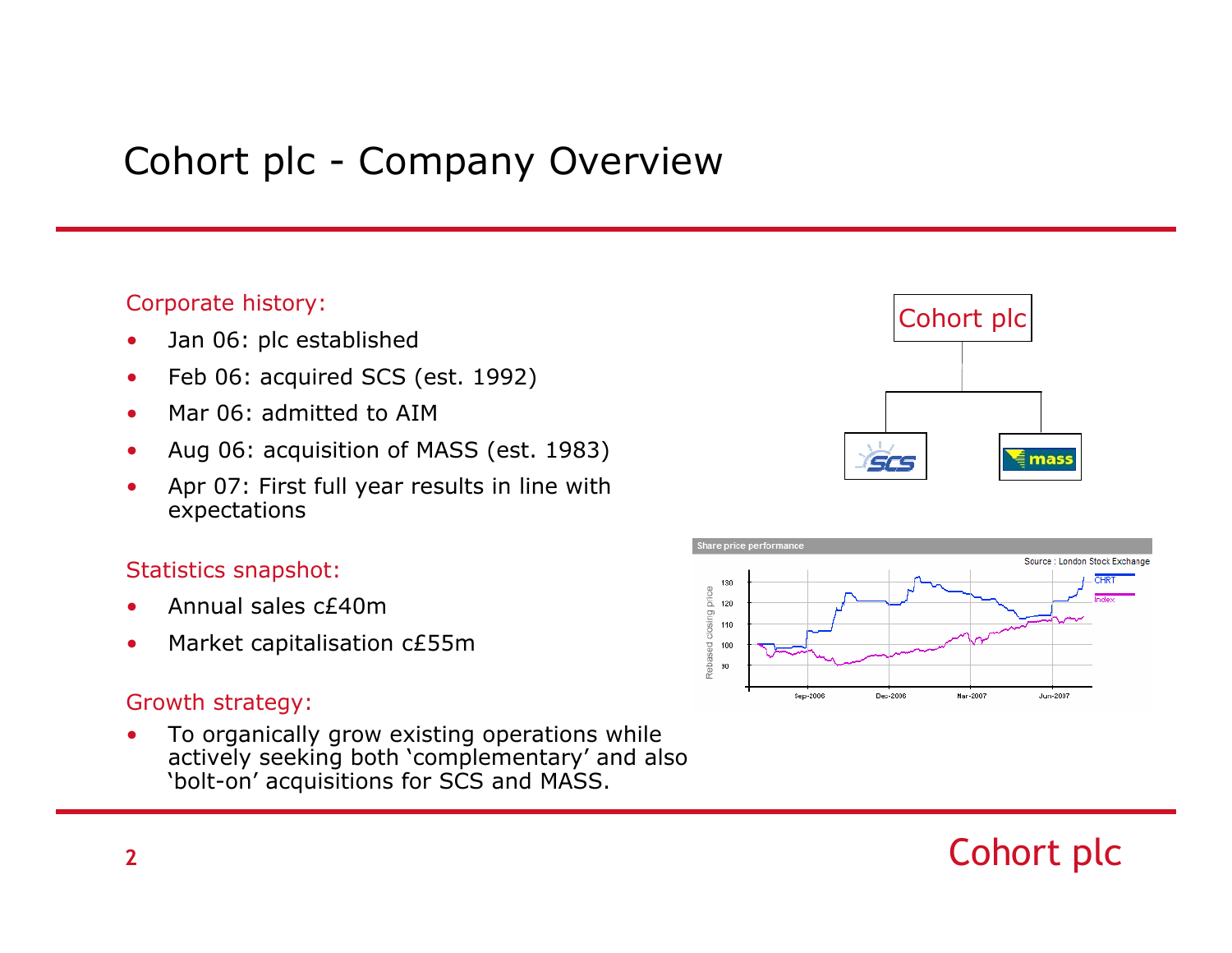#### Cohort plc - Directors



Nick Prest CBE, Chairman

•Former Chairman of Alvis plc and the Defence Manufacturers' Association



Stanley Carter, Chief Executive

•Founder of SCS and former colonel in the British Army



Simon Walther, Finance Director

•Former Group Financial Controller at Alvis plc



Sir Robert Walmsley KCB, Non-Executive Director

•Former UK Chief of Defence Procurement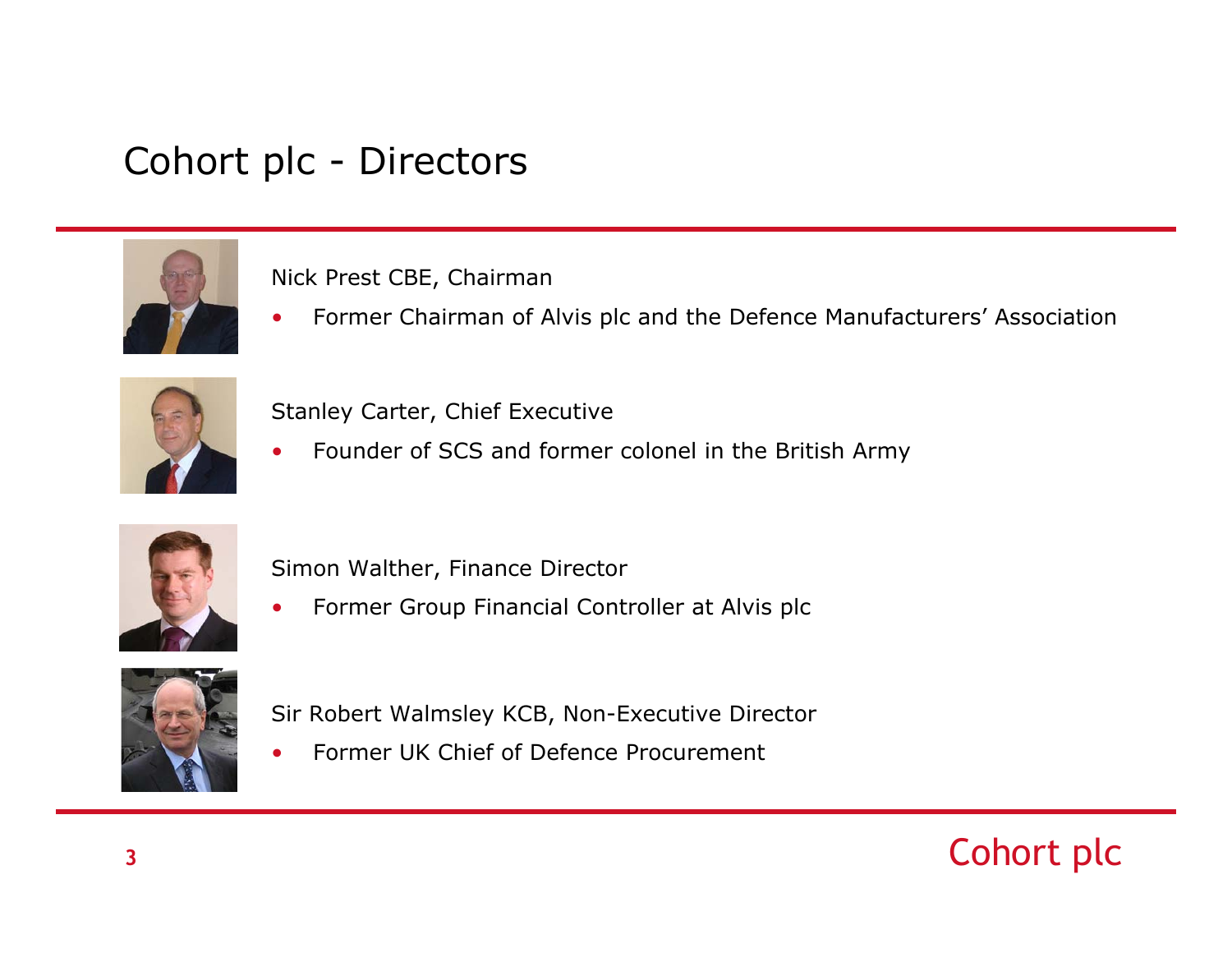#### **Highlights**

- •Cohort Board working well as a team
- •Annual targets met
- •Acquired MASS
- •SCS revenue growth 24%, profit 18%
- •Full time Managing Directors appointed for

MASS: Andrew Thomis (formerly Cohort Corporate Development Director) SCS: Richard Bounsall (formerly MOD BOWMAN Project Leader)

- •Cohort concept well received by MOD and Industry
- •Need for independent technical advice recognised
- •Technical advice market buoyant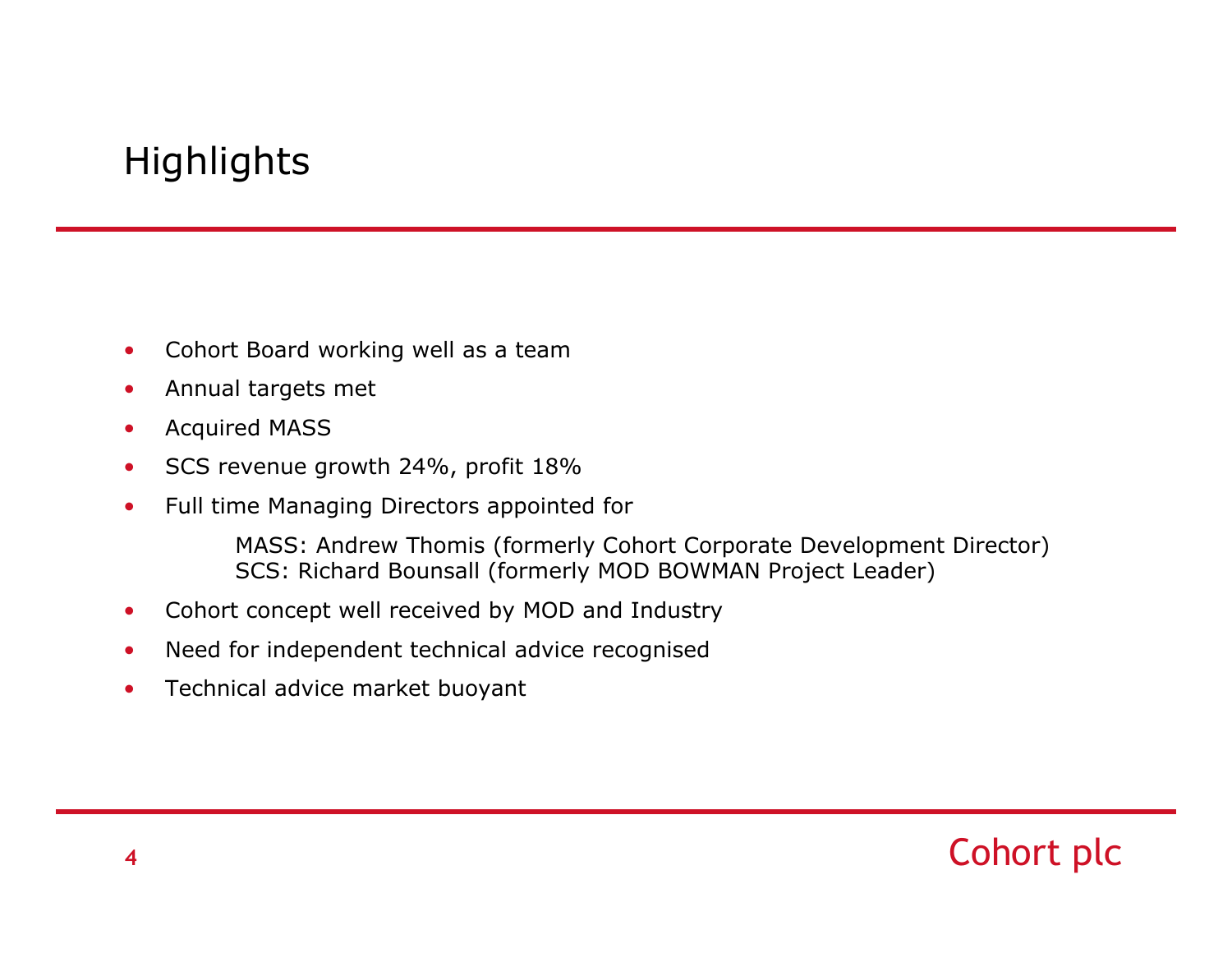#### Financial Highlights

|                                                                 | 2007<br>Em | 2006<br>Em       | $\frac{1}{2}$ |
|-----------------------------------------------------------------|------------|------------------|---------------|
| <b>Turnover</b>                                                 | 34.4       | 17.8             | $+93$         |
| Trading profit (excluding goodwill<br>and share-based payments) | 3.0        | 1.8              | $+67$         |
| <b>Profit before tax</b>                                        | 2.5        | 1.4              | $+79$         |
| Normalised earnings per share                                   | 9.0 p      | 6.8 <sub>p</sub> | $+32$         |
| Cash                                                            | 5.0        | 5.8              | $-14$         |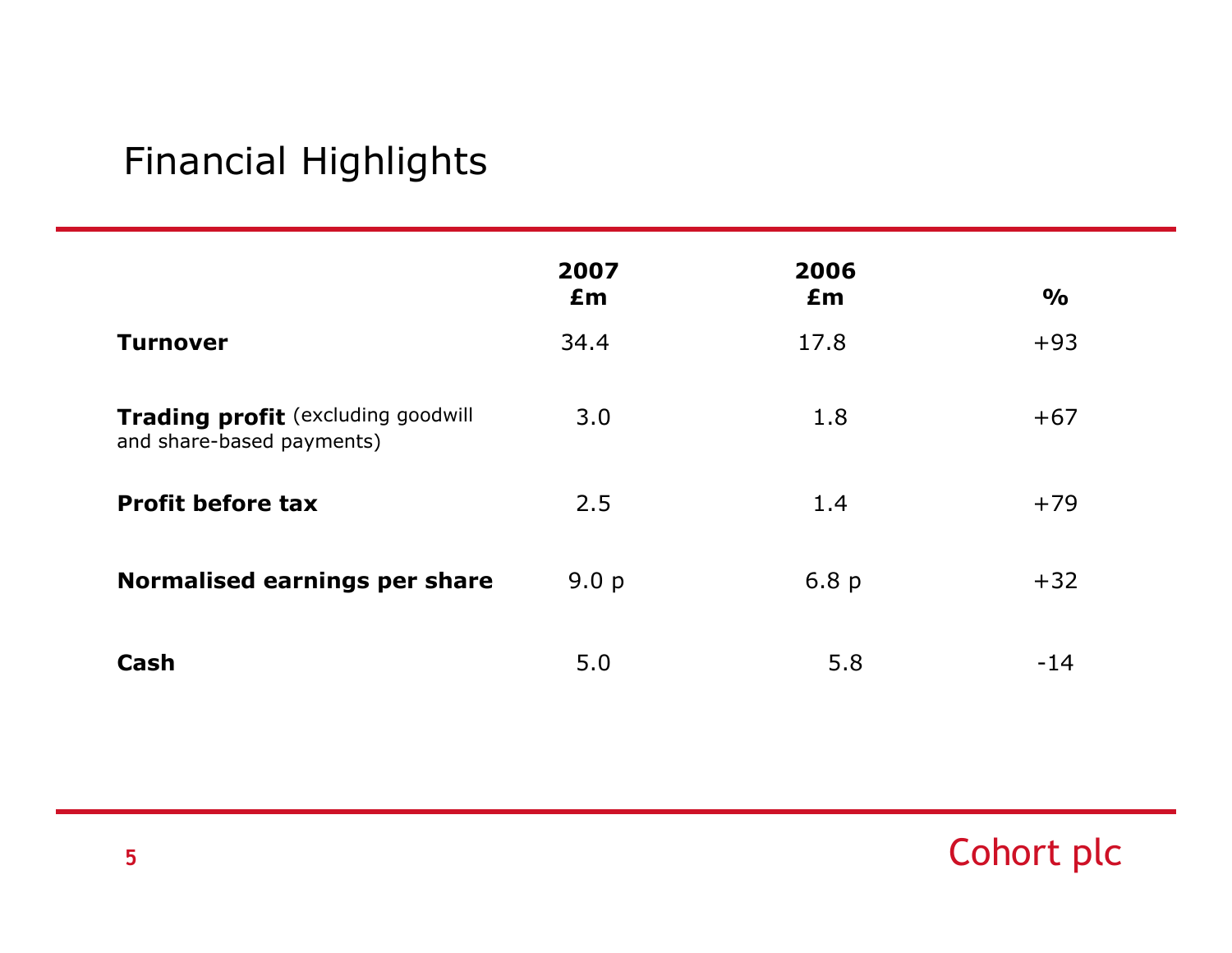#### MASS - Background



- • MASS Consultants Limited is an independent UK-based Systems House
- • Defence & Aerospace market focus, delivering Systems Engineering, Software and Electronic Engineering services and solutions to Government and Industry
- • Key activities:
	- Г Managed Services
	- Electronic Warfare
	- L Secure Communications
	- Information Assurance
- • Formed in 1983, based in St Neots, near Cambridge with an office in Lincoln
- • Annual turnover of c£14m, order book £30m with delivery over the next 3 years
- •110 Employees (including 25 Associates)

#### Clients include:

MODBAE Systems SelexMBDAITT DefenceOfcomVT Group Ultra**NATO** PoliceBoeing Lockheed Martin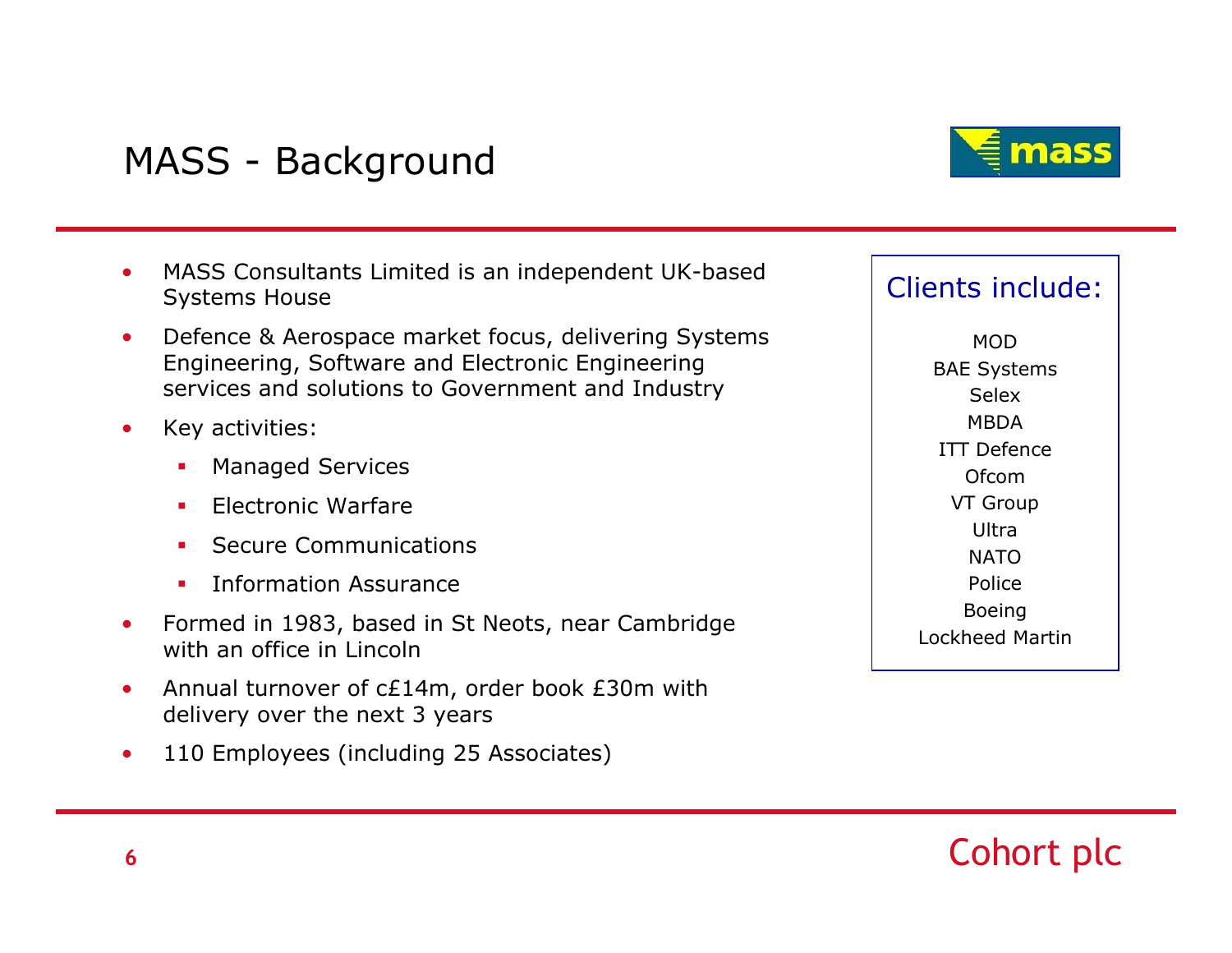#### SCS - Background



- • Company established in 1992 to satisfy demand for advisers with professional knowledge and practical armed forces experience within the defence & security sectors
- •Based in Henley-on-Thames
- • Initial focus on C4IS strategies and projects within defence sector
- • Steady expansion. Moved into other defence areas, then activities such as crisis management for non-military customers
- • Average year-on-year sales growth to date over 30% in five years 2003-2007
- •X-listed, ISO9001, BS7799, Tick-IT
- • Approximately 110 permanent Employees, & approximately 110 Associates deployed. c70% ex-military, 30% civilian

#### Clients include:

**MOD** BAE Systems EDS DefenceGeneral Dynamics Lockheed Martin**NATO** QinetiQ Raytheon



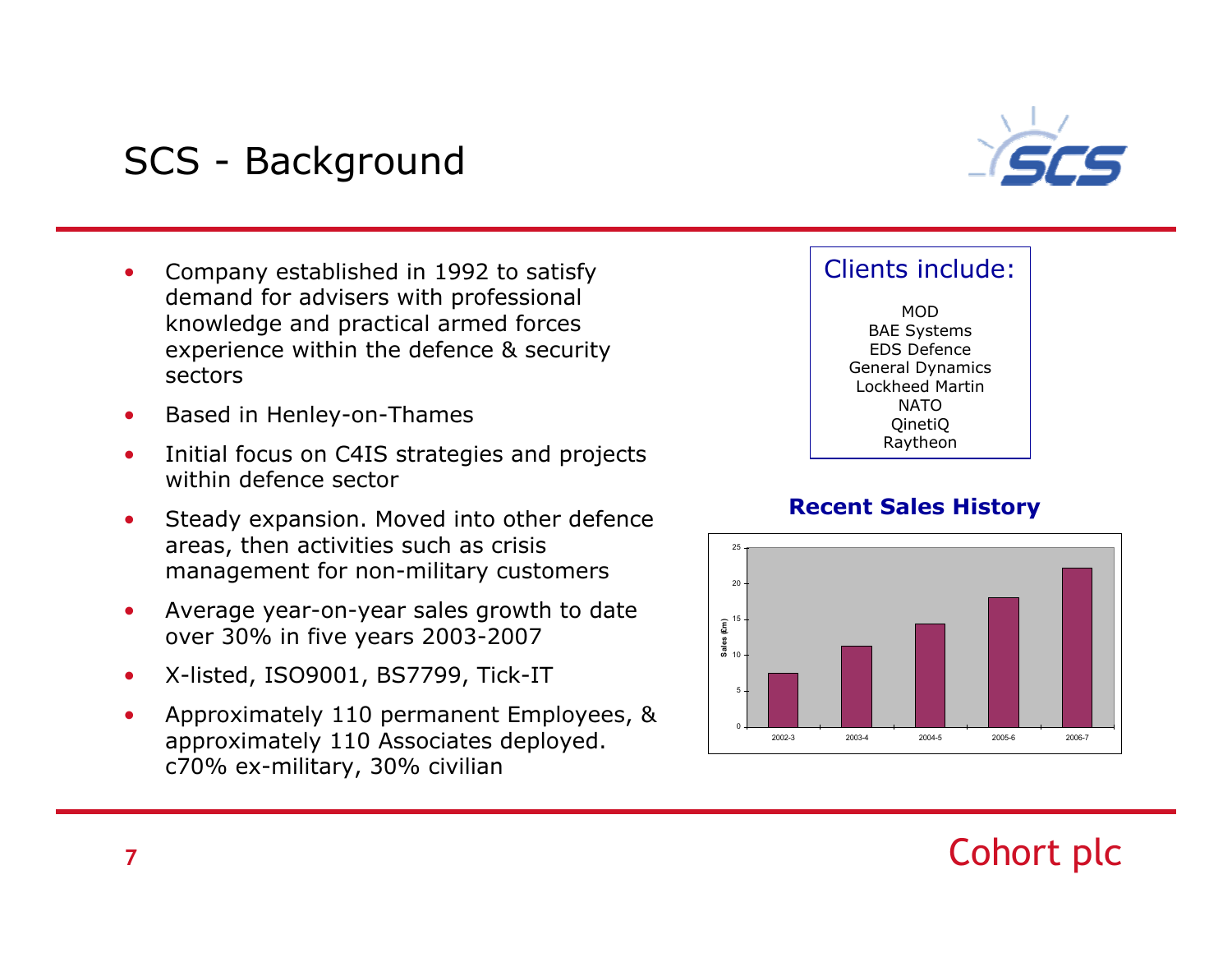#### P&L Account

| <b>Year ended 30 April</b>                                   | 2007<br>£'000 | 2006<br>£'000     |
|--------------------------------------------------------------|---------------|-------------------|
| Turnover                                                     | 34,419        | 17,823            |
| <b>Gross Profit</b>                                          | 8,392         | 4,418             |
| Overhead (excluding goodwill<br>and share based payments)    | (5, 410)      | (2,621)           |
| <b>Trading Profit</b>                                        | 2,982         | 1,797             |
| Joint Ventures                                               | (242)         | (148)             |
| <b>Exceptional Items</b>                                     | 114           | (319)             |
| Profit before interest, goodwill<br>and share based payments | 2,854         | 1,330             |
| <b>Earnings per share:</b>                                   |               |                   |
| <b>Basic</b>                                                 | 7.26p         | 5.47 <sub>p</sub> |
| <b>Normalised</b>                                            | 8.97p         | 6.77p             |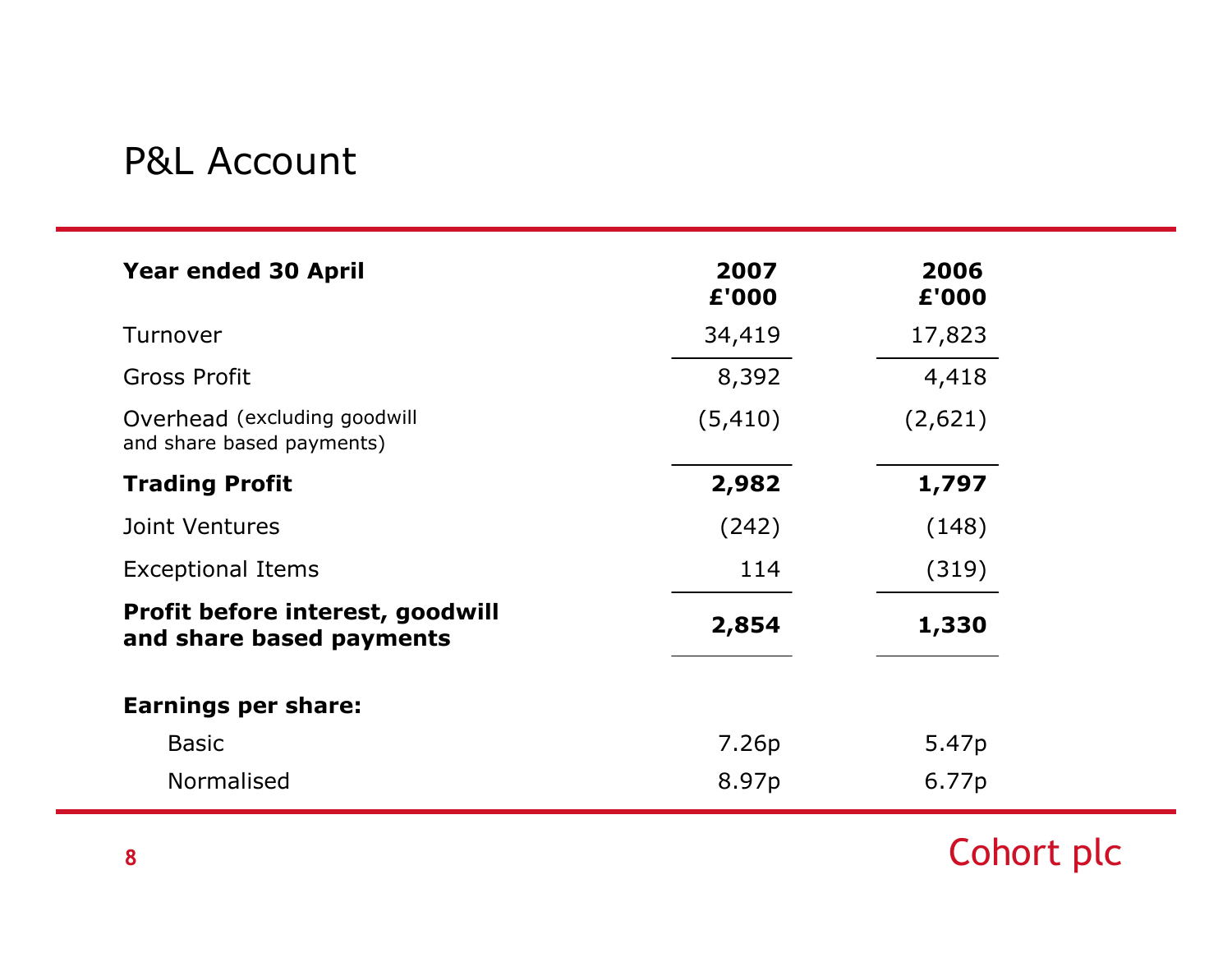#### Turnover & Gross Profit

| <b>Year ended 30 April</b> | 2007<br>£'000 |            | 2006<br>£'000 |            |
|----------------------------|---------------|------------|---------------|------------|
| <b>Turnover:</b>           |               |            |               |            |
| <b>SCS</b>                 | 22,144        |            | 17,823        |            |
| <b>MASS</b>                | 12,275        |            |               |            |
|                            | 34,419        |            | 17,823        |            |
| <b>Gross Profit:</b>       |               |            |               |            |
| <b>SCS</b>                 | 5,472         | $(24.7\%)$ | 4,418         | $(24.8\%)$ |
| <b>MASS</b>                | 2,920         | $(23.8\%)$ |               |            |
|                            | 8,392         | $(24.4\%)$ | 4,418         |            |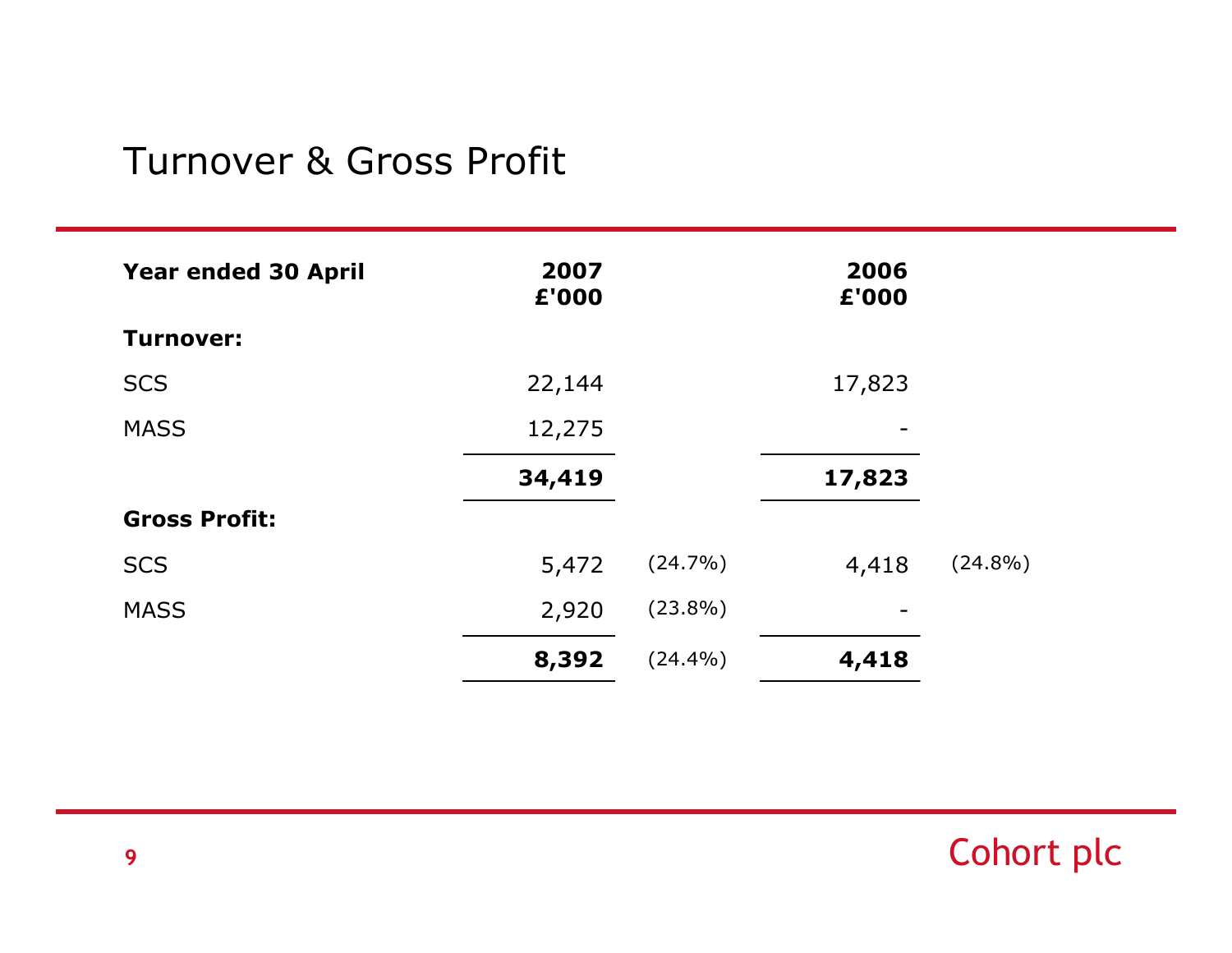## Joint Ventures / Exceptional Items

| <b>Year ended 30 April</b>                                                       | 2007<br>£'000 | 2006<br>£'000 |
|----------------------------------------------------------------------------------|---------------|---------------|
| <b>Joint Ventures:</b>                                                           |               |               |
| Advanced Geospatial Solutions Limited (AGS)<br>(formerly SCS Mothership Limited) | (161)         | (7)           |
| Digital Millennium Map LLP                                                       | (81)          | (141)         |
|                                                                                  | (242)         | (148)         |
|                                                                                  |               |               |
| <b>Exceptional Items:</b>                                                        |               |               |
| Provision against joint ventures                                                 | 113           | 102           |
| Provision against related party undertakings                                     |               | (339)         |
| Profit /(loss) on sale of fixed assets                                           | 1             | (82)          |
|                                                                                  | 114           | (319)         |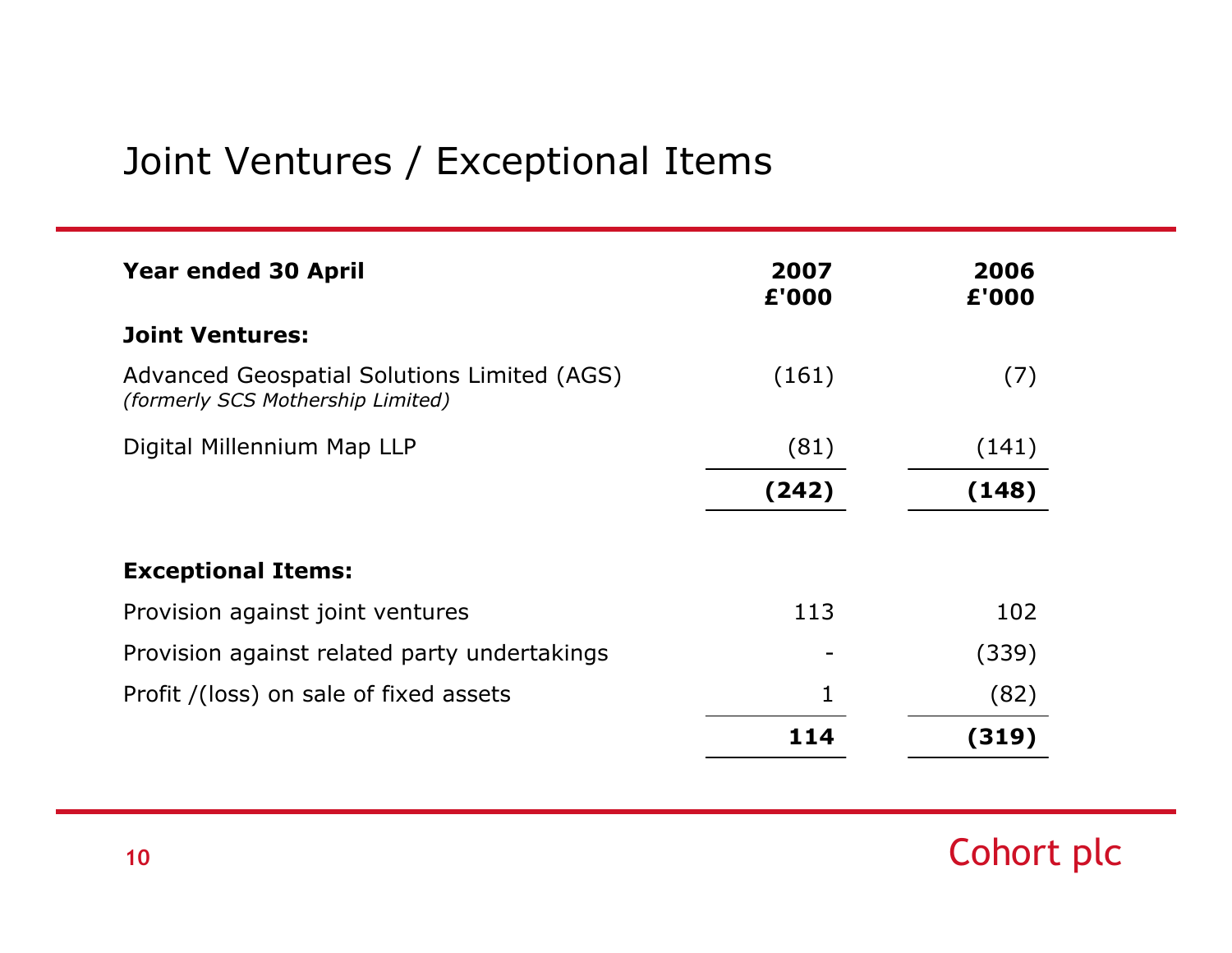#### Overhead

| <b>Year ended 30 April</b> | 2007<br>£'000 | 2006<br>£'000 |
|----------------------------|---------------|---------------|
| <b>SCS</b>                 | 3,212         | 2,511         |
| <b>MASS</b>                | 1,604         |               |
| Cohort                     | 594           | 110           |
|                            | 5,410         | 2,621         |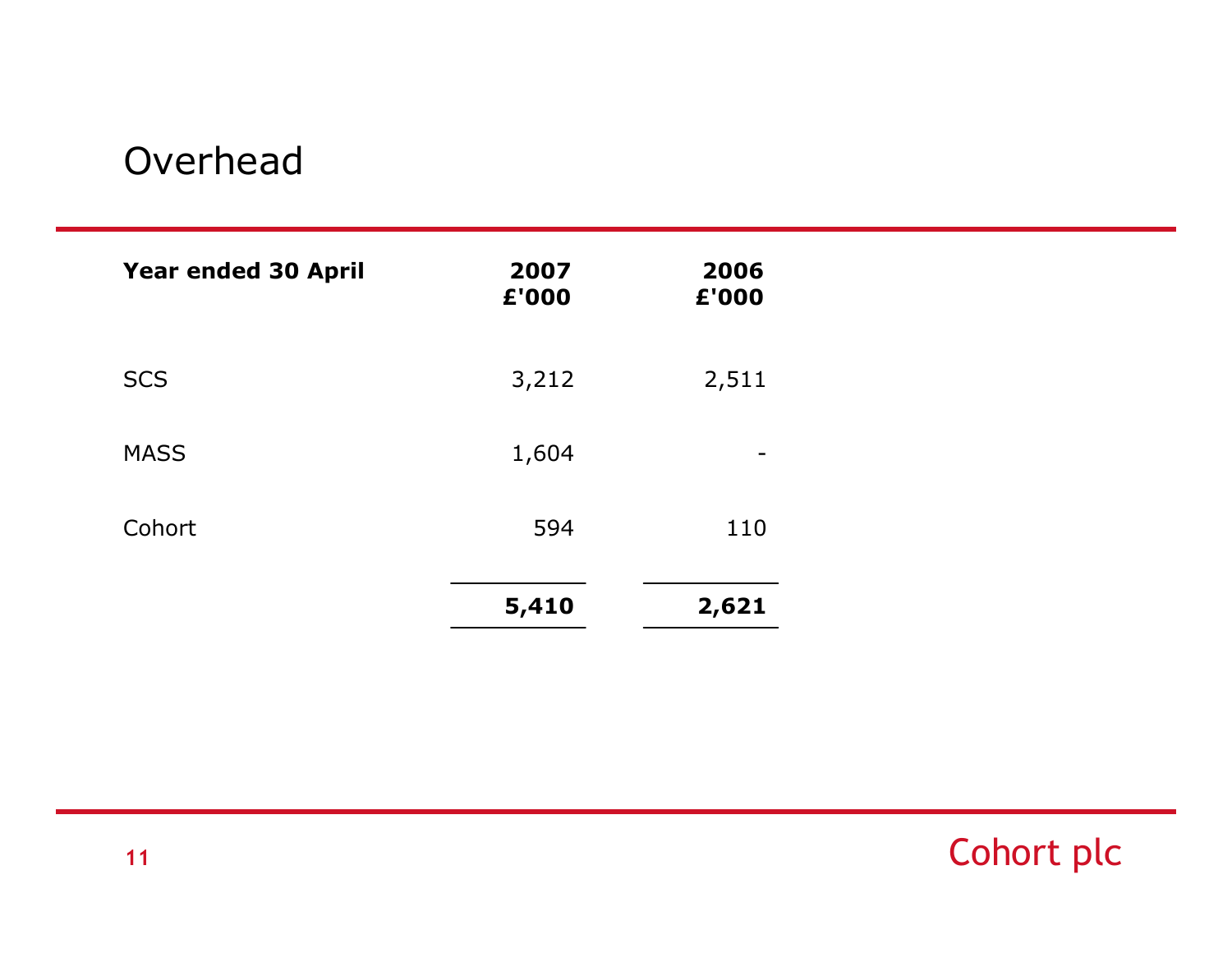#### Earnings per share

| <b>Year ended 30 April</b>     | 2007<br>£'000 | 2006<br>£'000 |
|--------------------------------|---------------|---------------|
| <b>Basic earnings</b>          | 2,006         | 919           |
| Goodwill                       | 515           |               |
| Share based payments           | 71            |               |
| Exceptionals (net of tax)      | (114)         | 217           |
| Normalised earnings            | 2,478         | 1,136         |
|                                |               |               |
| Weighted average share capital | 27.6m         | 16.8m         |
| <b>Normalised EPS</b>          | 8.97 pence    | 6.77 pence    |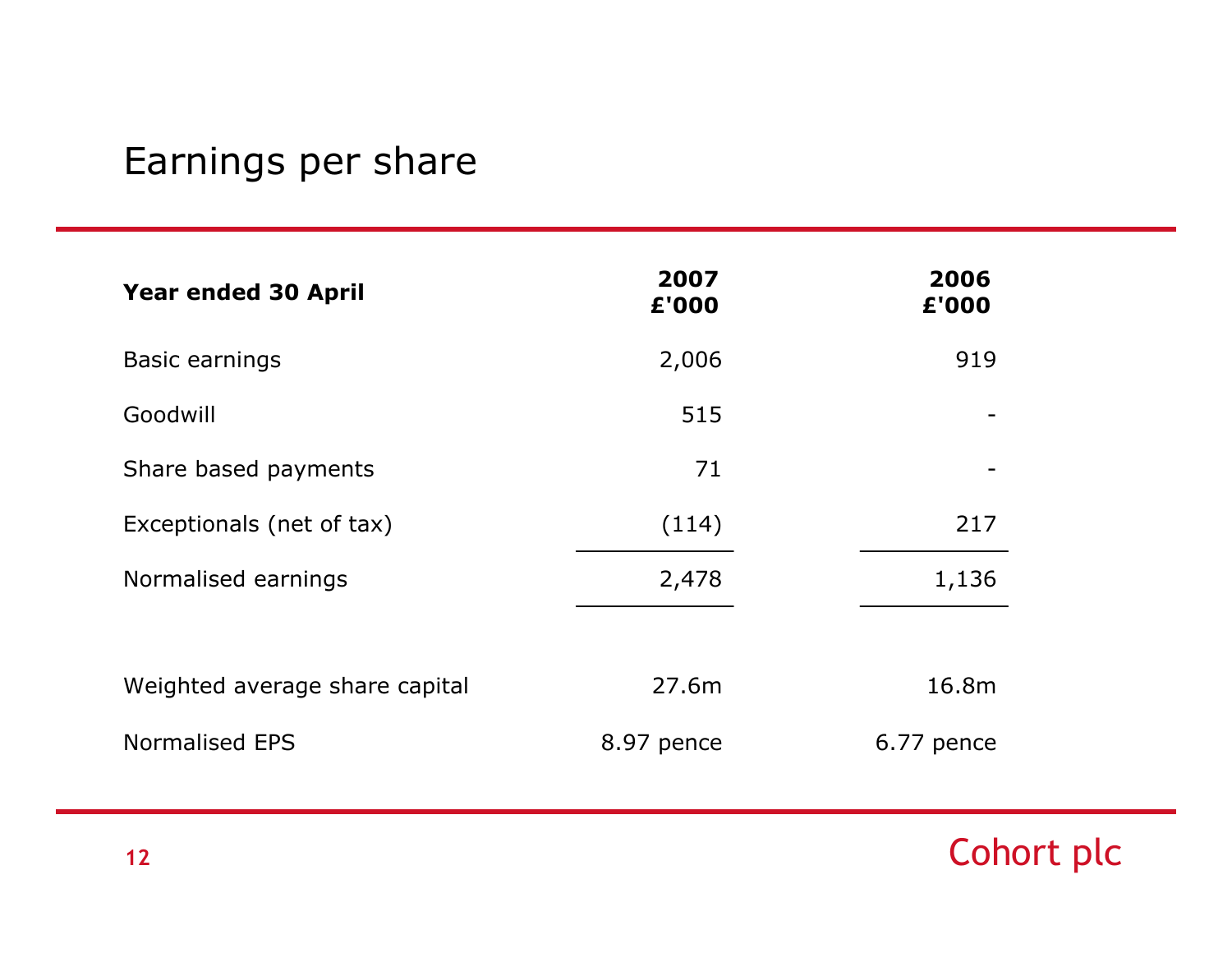#### Balance Sheet

| At 30 April                      | 2007<br>£'000 | 2006<br>£'000 |
|----------------------------------|---------------|---------------|
| Goodwill                         | 13,207        |               |
| Other fixed assets & investments | 49            | 8             |
|                                  | 13,256        | 8             |
| <b>Stock</b>                     | 409           |               |
| <b>Debtors</b>                   | 8,035         | 6,375         |
| Cash                             | 5,015         | 5,591         |
|                                  | 13,459        | 11,966        |
| Creditors                        | (5,839)       | (2,830)       |
| Provisions                       | (560)         | (220)         |
| Net assets                       | 20,316        | 8,924         |
|                                  |               |               |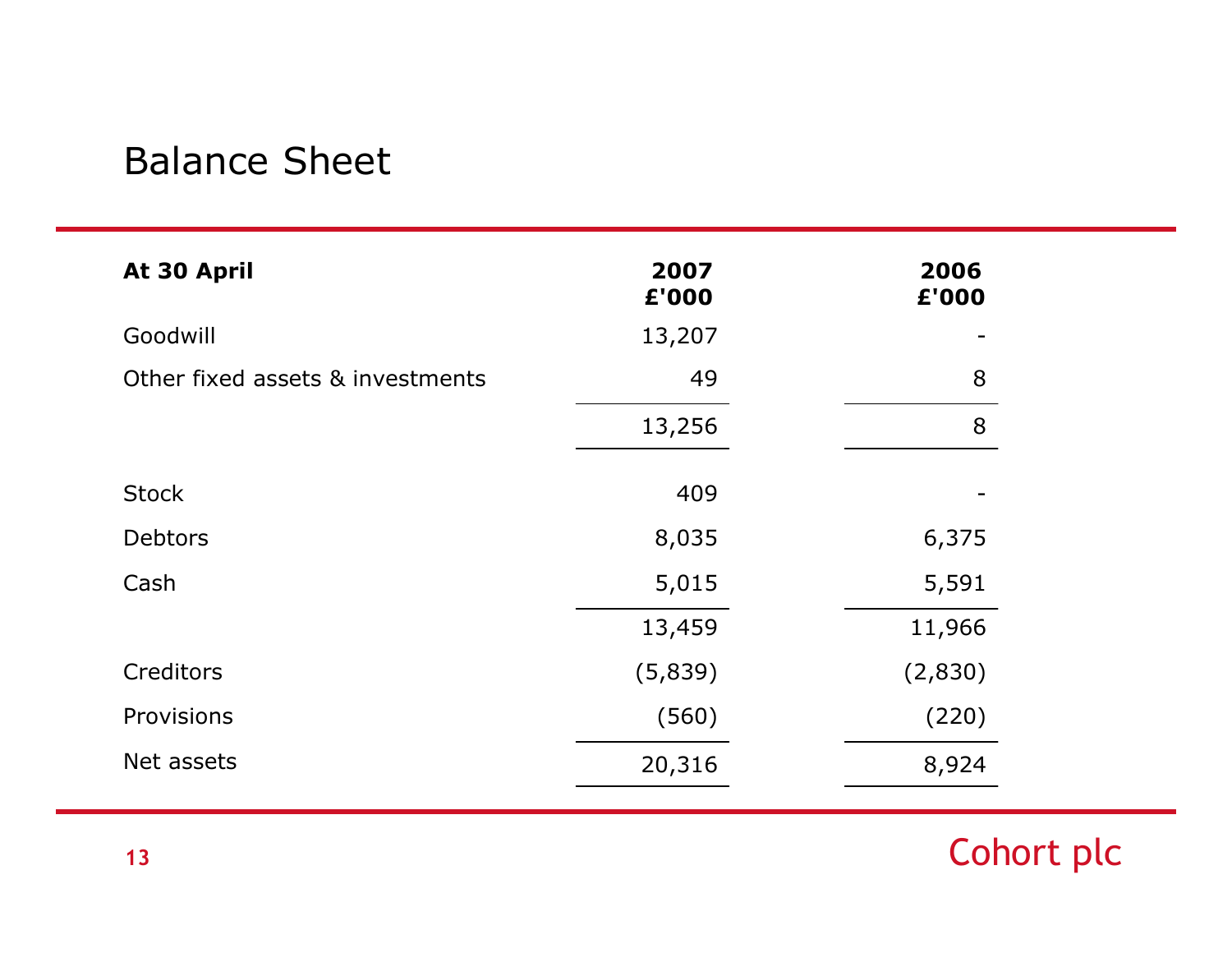#### Cash flow

| <b>Year ended 30 April</b>                                      | 2007<br>£'000 | 2006<br>£'000 |
|-----------------------------------------------------------------|---------------|---------------|
| Operating profit                                                | 2,396         | 1,797         |
| Working capital movement                                        | (227)         | (958)         |
| Depreciation, goodwill amortisation<br>and share based payments | 773           | 54            |
| <b>Cashflow from operations</b>                                 | 2,942         | 893           |
| Capex & investments                                             | (110)         | (455)         |
| Sale of property                                                |               | 868           |
| Tax                                                             | (787)         | (603)         |
| <b>Dividends</b>                                                | (236)         | (159)         |
| <b>Acquisition of MASS</b>                                      | (11, 935)     |               |
| Share Issue (net of costs)                                      | 8,529         | 5,323         |
| Other                                                           | 1,021         | 113           |
| <b>Cash flow</b>                                                | (576)         | 5,980         |
| Opening net cash / (debt)                                       | 5,591         | (389)         |
| <b>Closing cash</b>                                             | 5,015         | 5,591         |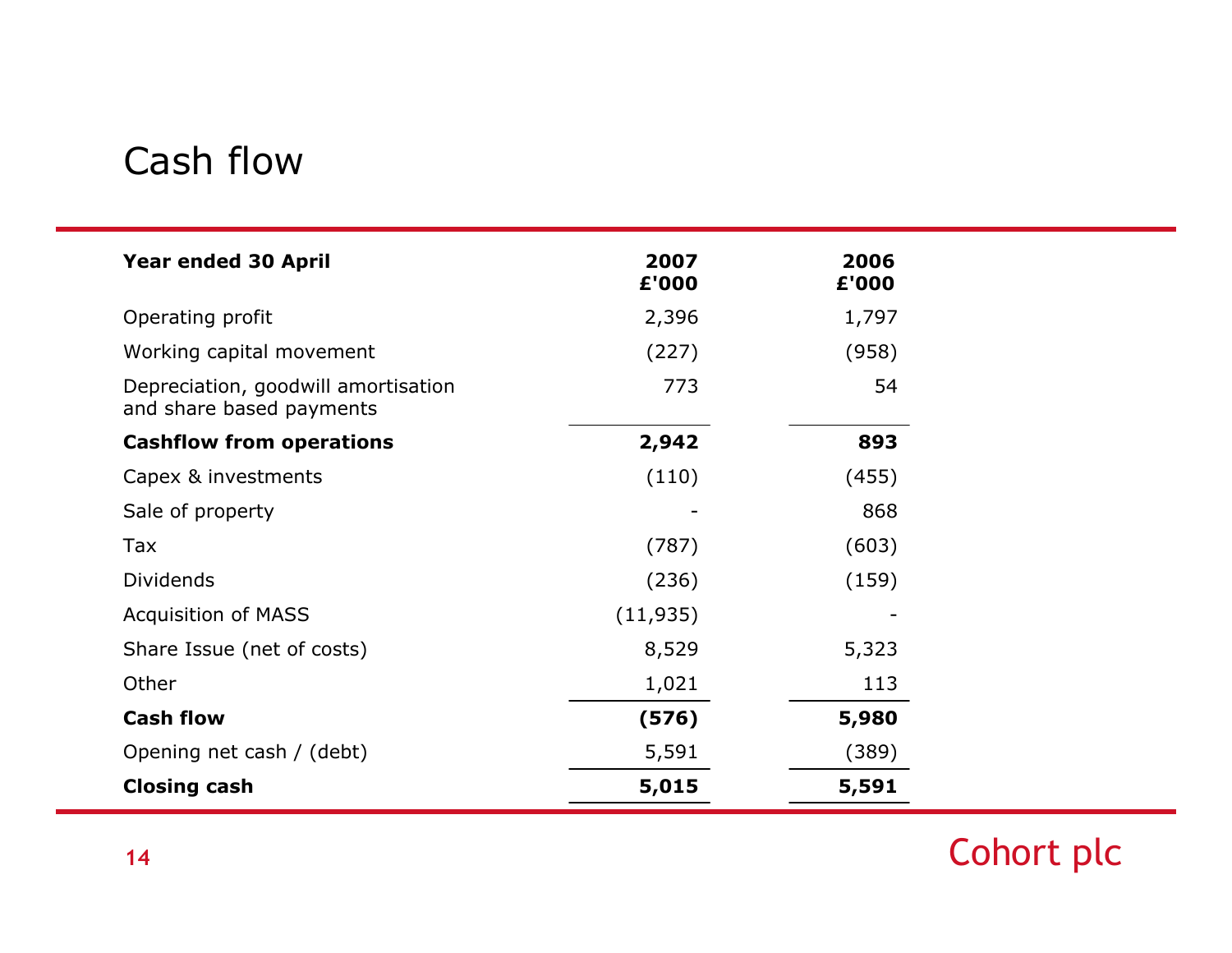#### Order Book

|                              | At 30 Apr<br>2007 | At 1 Aug<br>2006 |
|------------------------------|-------------------|------------------|
|                              | £m                | £m               |
| <b>SCS</b>                   | 8.7               | 7.7              |
| <b>MASS</b>                  | 29.6              | 33.3             |
|                              | 38.3              | 41.0             |
| <b>Major orders include:</b> |                   |                  |
| <b>Managed Services</b>      | 18.4              | 23.7             |
| <b>SCA</b>                   | 4.1               | 8.2              |
| <b>Overseas EW</b>           | 5.9               |                  |